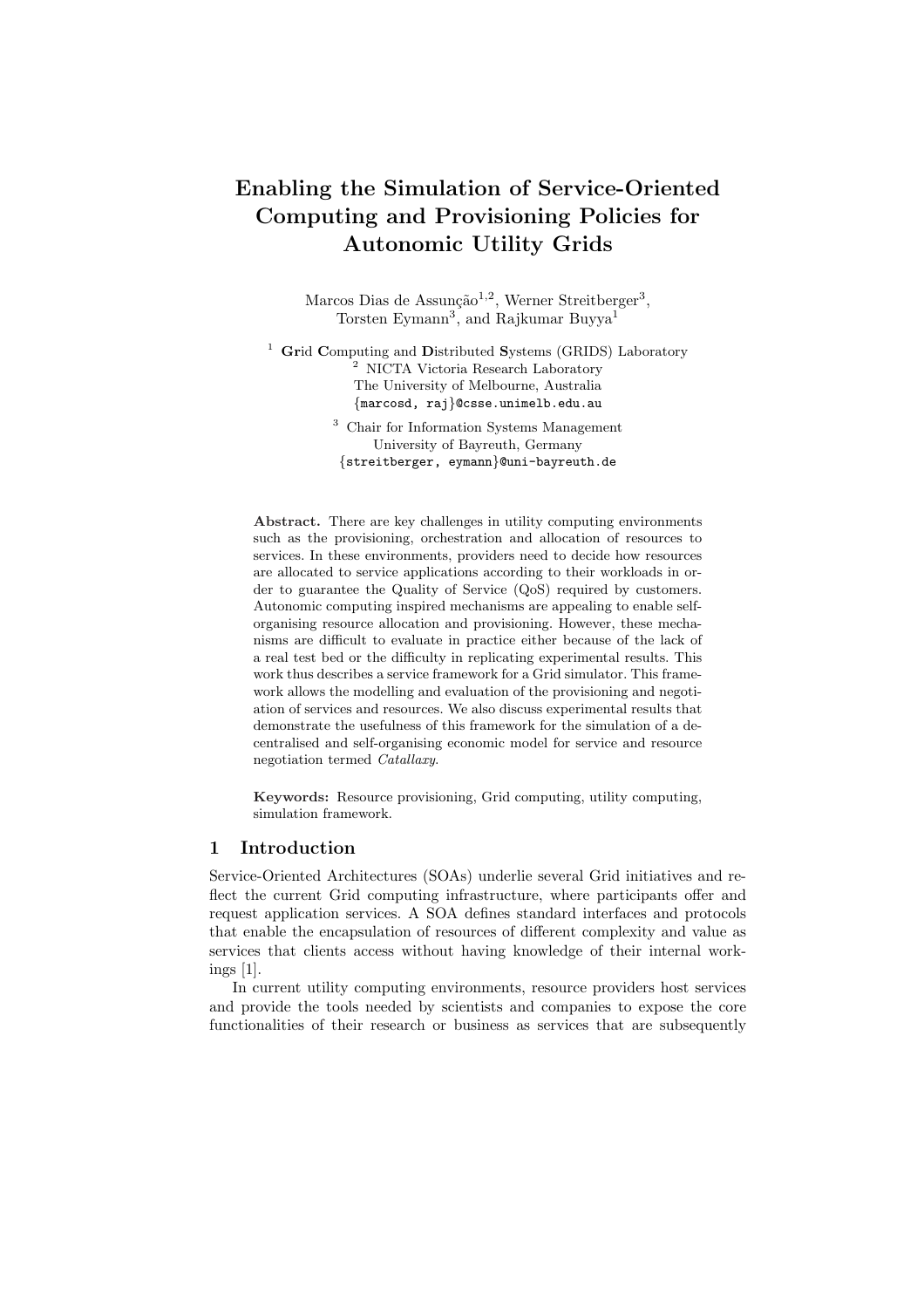used by clients or collaborators; providers offer their resources generally in a pay-as-you-go manner. Virtualisation technology offers powerful resource management mechanisms for these environments by enabling performance isolation, migration, suspension and resumption of Virtual Machines (VMs). One key issue, however, is the provisioning, orchestration and allocation of resources to services. Providers need to decide how resources are allocated to service applications according to their workloads in order to guarantee the QoS expected by their customers. Autonomic computing [2] inspired mechanisms and policies are appealing to enable self-organising allocation of resources to services, as well as for service provisioning and negotiation [3, 4].

However, it is challenging to design and evaluate practical allocation policies that permit utility computing environments to self-manage and adjust resource allocations according to the provisioning decisions of the offered services. Moreover, it is a challenge to evaluate these policies and negotiation strategies either due to the difficulty of replicating experiments or a lack of a real testbed.

The modelling and evaluation of these mechanisms and related policies can be augmented by the use of simulators. However, current simulation tools focus on issues related to resource modelling and allocation assuming in general a job abstraction. The existing Grid simulation toolkits do not provide the features needed to model and simulate services, their placement on resources, their workloads and provisioning policies let aside the abstraction of containers or VMs. In this work, we present a framework that allows the modelling, simulation and evaluation of mechanisms and policies for service provisioning, negotiation and resource management. This framework supports the simulation of serviceoriented applications, and considers service dependencies, for different domains including high-performance, on-demand and utility computing. We demonstrate the usefulness of our framework by modelling and simulating an Application Layer Network (ALN) and an economic model termed *Catallaxy* for service and resource negotiation.

The rest of this paper is organised as follows. Section 2 presents background and related work. Section 3 describes the service framework. In Section 4, we present the design of a decentralised economic bargaining model for ALNs (i.e. the Catallaxy). Section 5 presents the performance evaluation results and finally, Section 6 concludes the paper.

## 2 Background and Related Work

In order to demonstrate the mechanisms and policies that we want to model and simulate, we consider a utility data centre that hosts service applications, and provides resources on demand to its customers' business applications (see Fig. 1) [5]. The centre is composed of a pool of physical resources that are managed by server virtualisation technology [6]. The services offered to customers run on Application Environments (AEs) within the resource pool, which are isolated from one another. An AE is a set of virtual resources (i.e. containers or VMs). The resource arbitrator allocates resources to each AE according to the resource allocation policies in order to meet the required performance and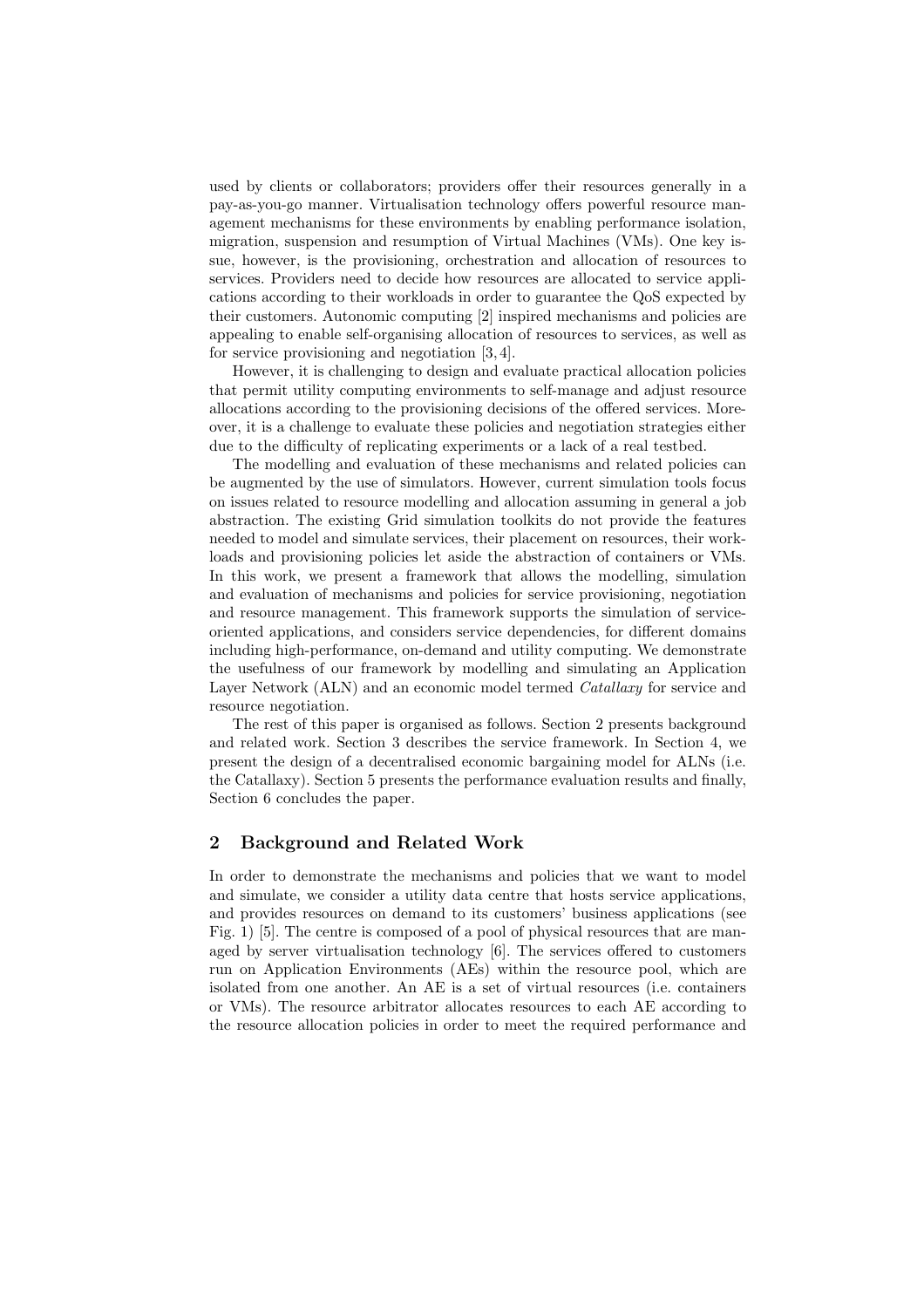

QoS. Customers can utilise services without the knowledge of the internal infrastructure of the resource layer and the resource allocation policies. However, customers and providers negotiate the Quality of Service (QoS) required, and customers want to have guarantees about the service delivery. These guarantees are stated in Service Level Agreements (SLAs). Service provisioning policies de-

fine how the service is provided in order to achieve the service levels stated in the

SLA. In this case, the provider has to decide on how the service is provisioned. The services have a workload that can vary. The number of requests to the hosted services and the expected QoS will guide the arbitrator on the resource allocation decisions. The arbitrator decides on the resources required by each service and if new resources have to be allocated to meet peak demands. A decoupling of service and resource layers allows one to model strategies for the placement of services on resources and resource orchestration. One can also evaluate distinct markets or mechanisms for service negotiation and resource allocation. Therefore, a provider has two policies: one that defines how a service is provisioned and another that specifies how resources are allocated.

The scenario above is an example; however, a simulation framework should be flexible enough to enable the modelling and simulation of varying scenarios. For instance, the ALN presented in this work follows a two-layer market model. In one layer, resource providers provide processing and storage resources. Service providers negotiate with resource providers to acquire capacity to host services. The second layer corresponds to the negotiation between service providers for the delivery of composite services. For example, a service provider can negotiate the access to several atomic services in the service market to deliver it as a bundle, or composite service, to its customers. Similar scenarios are considered in other utility computing strategies [7].

#### 2.1 Related Work

Several Grid simulators allow the modelling and simulation of Grid resources and allocation policies; examples include OptorSim [8], SimGrid [9] and Micro-Grid [10]. OptorSim is a discrete event simulator that follows the abstraction of data resources. It has been designed to model and evaluate the data transfer strategies for data Grids, and does not provide a service-oriented application model.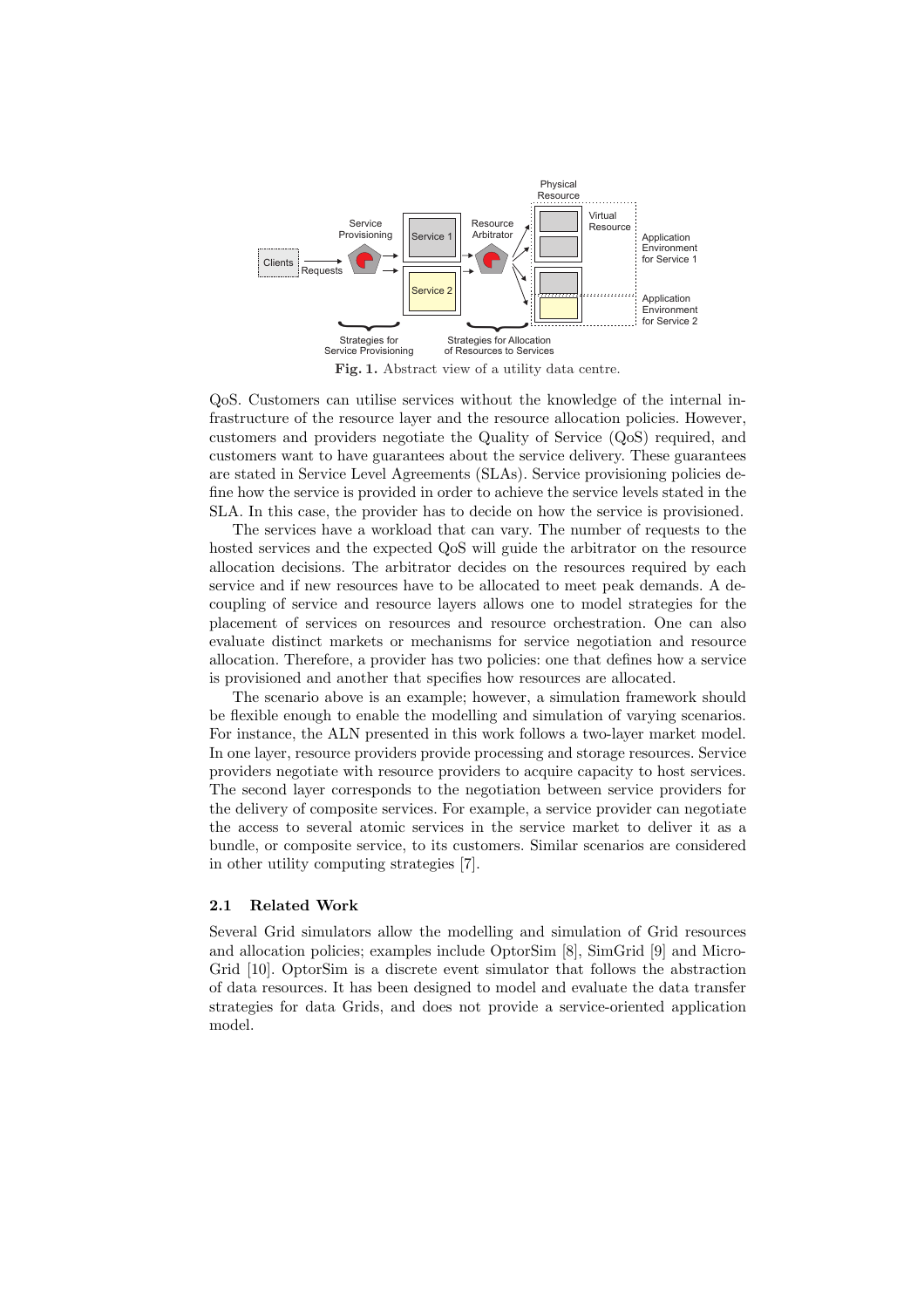MicroGrid enables the emulation of Grid environments. A user can run his Grid application on an emulated environment, while the simulator intercepts the exchanged messages. Although it is possible to simulate service-oriented applications, MicroGrid does not provide a decoupling of the service and resource layers, which would enable the design and evaluation of different mechanisms for each layer.

SimGrid is a trace-based event simulator that provides a set of abstractions and functionalities to build simulators for several application domains. The core features can be used to model and evaluate parallel application scheduling on distributed computing platforms. SimGrid also provides emulation facilities for running distributed and parallel applications in an emulated Grid environment. SimGrid like the the other simulators, uses the abstraction of 'resources'.

GridSim [11] is a Grid simulation toolkit that enables the modelling of application composition, information services, and heterogeneous computational resources of variable performance. GridSim also provides an auction framework for the design and evaluation of auction protocols for Grid systems. With these features, it is possible to model and evaluate the scheduling of jobs on Grid resources and the impact of varying allocation policies. Similar to other simulators, GridSim enables the design and modelling of the resource layer.

In this work, we leverage the existing features of GridSim and provide a service framework that enables the modelling and evaluation of service provisioning policies, resource allocation policies and multiple economic mechanisms for service negotiation and resource management. GridSim, along with the extensions described here, provides means for evaluating autonomic computing systems, utility computing environments and utility Grids.

### 3 A Service Framework for GridSim

GridSim [11] is a discrete event simulator built on top of SimJava2 simulation package. A simulation in GridSim comprises of GridSim entities that communicate with one another by scheduling simulation events. Applications are modelled as jobs that are executed on Grid resources. A Gridlet represents a job and has parameters like job length expressed in Millions of Instructions (MIs), amount of CPUs required, among others. It is possible to model Grid resources of varying configurations, where the processing capability of the resource's CPUs is expressed in Millions of Instructions Per Second (MIPS). GridSim provides default resource allocation policies (e.g. space-shared, time-shared and spaceshared supporting advance reservations), but the user can develop his own.

GridSim provides a hierarchical Grid Information Service (GIS) that can comprise of multiple regional GISs. At the start of the simulation, a Grid resource registers itself with a regional GIS. By default the Grid resource registers only its resource ID and indicates whether it supports advance reservation; however, the user can specify additional information to be provided to the GIS.

Based on the utility computing scenario described in Section 2, we design the framework considering two distinct stages: (i) the negotiation for and allocation of the resources to host services, and the negotiation for services and the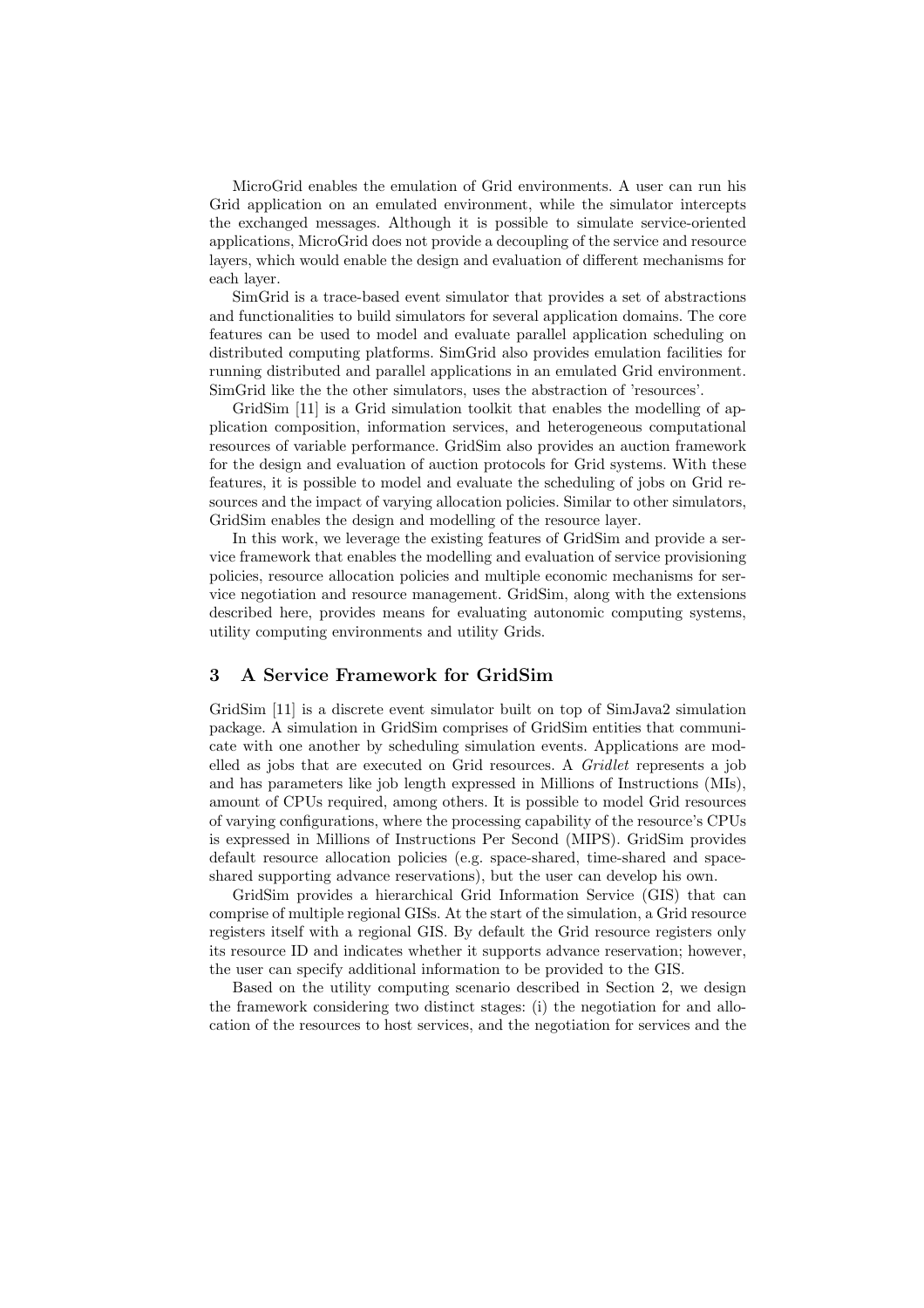required QoS; and (ii) the actual utilisation of the services and resources. The framework provides means for modelling service registries and discovery, service and resource negotiation as well as means for measuring the resource utilisation imposed by the services' workloads. A provider in this scenario has two policies: one that defines how a service is provisioned and one that defines how resources are allocated to a service. The allocations may change according to the service workloads.

Fig. 2 demonstrates the relationship between the main classes of the framework. The class *Provider* is a GridSim entity that implements the basic behaviour of a provider. A provider has characteristics represented by ProviderCharacteristics. The class *ProviderCharacteristics* contains a list of *Services* offered by the provider and other attributes like time zone, and the provisioning and acquisition policies utilised. Service corresponds to a service offered by the provider and has ServiceAttributes and a ServiceRequirementList. At the start of the simulation, the provider registers itself and the attributes of her services with a regional Grid Service Registry (GSR). ServiceAttributes include information like service cost, name and type. We implement service attributes as a distinct class for the sake of performance and minimisation of simulation events. ServiceRequirements correspond to atomic services or specific resources required to deliver the service to clients. For example, a provider may offer a service, but does not allocate resources to it until the service is required.



Fig. 2. Main classes of the framework.

The Provider can engage in a market with clients for negotiating its resources. It can also participate in different markets with different mechanisms for negotiating and providing the resources necessary to host the services and satisfy the requests for a service. Both ProvisioningPolicy and AcquisitionPolicy implement the NegotiationPolicy interface. NegotiationPolicy defines the methods necessary to handle negotiations for service provisioning or resource allocation based on WS-Agreement. *ProvisioningPolicy* defines how a service is provisioned while the AcquisitionPolicy specifies the resource allocation. In other words, the ProvisioningPolicy defines how the provider manages the negotiation with clients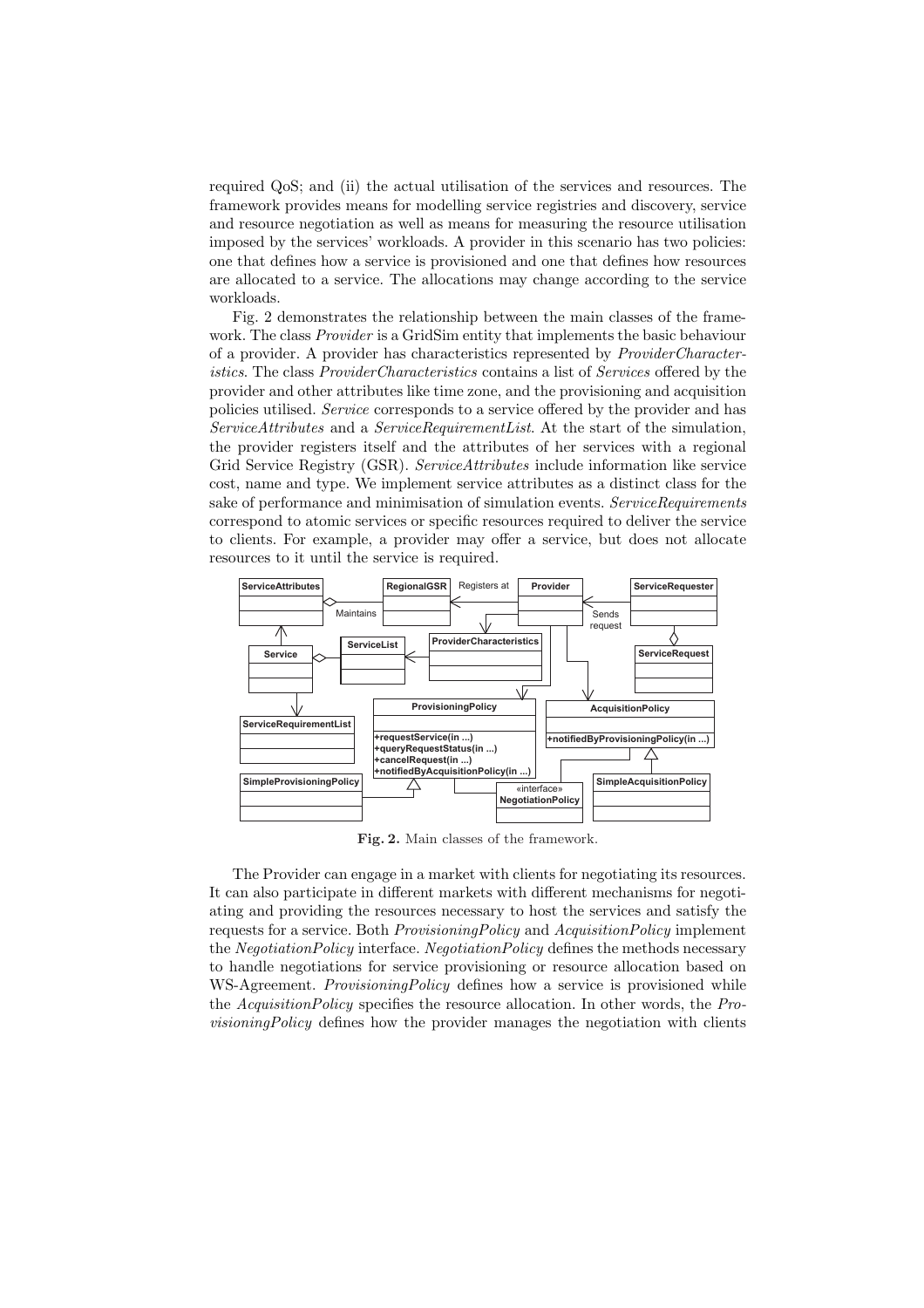for service provisioning and how it handles the resource requests. Acquisition-Policy specifies the provider's behaviour in negotiating with other providers for accessing the required services or resources. These services may be needed for composite services and the resources are required to host service applications. In many instances, provisioning and acquisition policies have to be synchronised or informed about one another decisions, as demonstrated by Grit et al. [12]. We provide methods that allow the policies to be synchronised.

Two examples of provisioning and acquisition policies are provided. In SimpleProvisioningPolicy, the provider accepts requests while the maximum number of instances for the service is not achieved. SimpleAcquisitionPolicy selects the first resource from the provider's resource pool to deal with the workload generated by the service requests. Although the Provider class can be extended, it is not necessary since it is possible to define different behaviours for a provider by extending the *ProvisioningPolicy* and *AcquisitionPolicy* classes to provide the strategies required.

The ServiceRequester class is a GridSim entity that queries services at a GSR and makes requests to providers. These queries can be performed by passing a filter to the GSR, which corresponds to specifying the parameters for a query. For example, the service requester can pass an object whose class extends ServiceFilter to select all the ServiceAttributes with a given service type and name. The GSR uses the filter to select and return a list of *ServiceAttributes* that match the given criteria.

A request for a service accepted by a provider generates a workload. The workload is composed of items that can be either requests for atomic services or ServiceGridlets that are sent to the resources allocated to the service. The ServiceGridlet class extends Gridlet by specifying additional parameters such as memory and storage required to fulfil the request. The values of these parameters for a service request can be estimated through profiling techniques, such as those described by Urgaonkar et al. [13], where a service application is examined in isolation and its workload is obtained by analysing the use of resources such as memory, CPU and disk. By following this model, it is possible to analyse the impact of different provisioning and acquisition decisions on resource utilisation.

## 4 Modelling the Catallaxy Scenario with GridSim

The CATNETS project investigates the use of an economic model, termed Catallaxy, for service negotiation and resource allocation in ALNs, such as Grids and P2P networks. Catallaxy is a decentralised self-organising economic model derived from Hayek's concept of spontaneous order [14]. The Catallaxy is based on the self-interested actions of participants, who try to maximise their own utility under incomplete information and bounded rationality. The goal of Catallaxy is to achieve a state of coordinated actions, through the bartering and communication of participants, to achieve a common goal that no single user has planned. Hayek's Catallaxy is the result of descriptive and qualitative research about economic decision-making of human participants. Its results are taken to construct ALN markets with software participants who reason about economic decisions using artificial intelligence.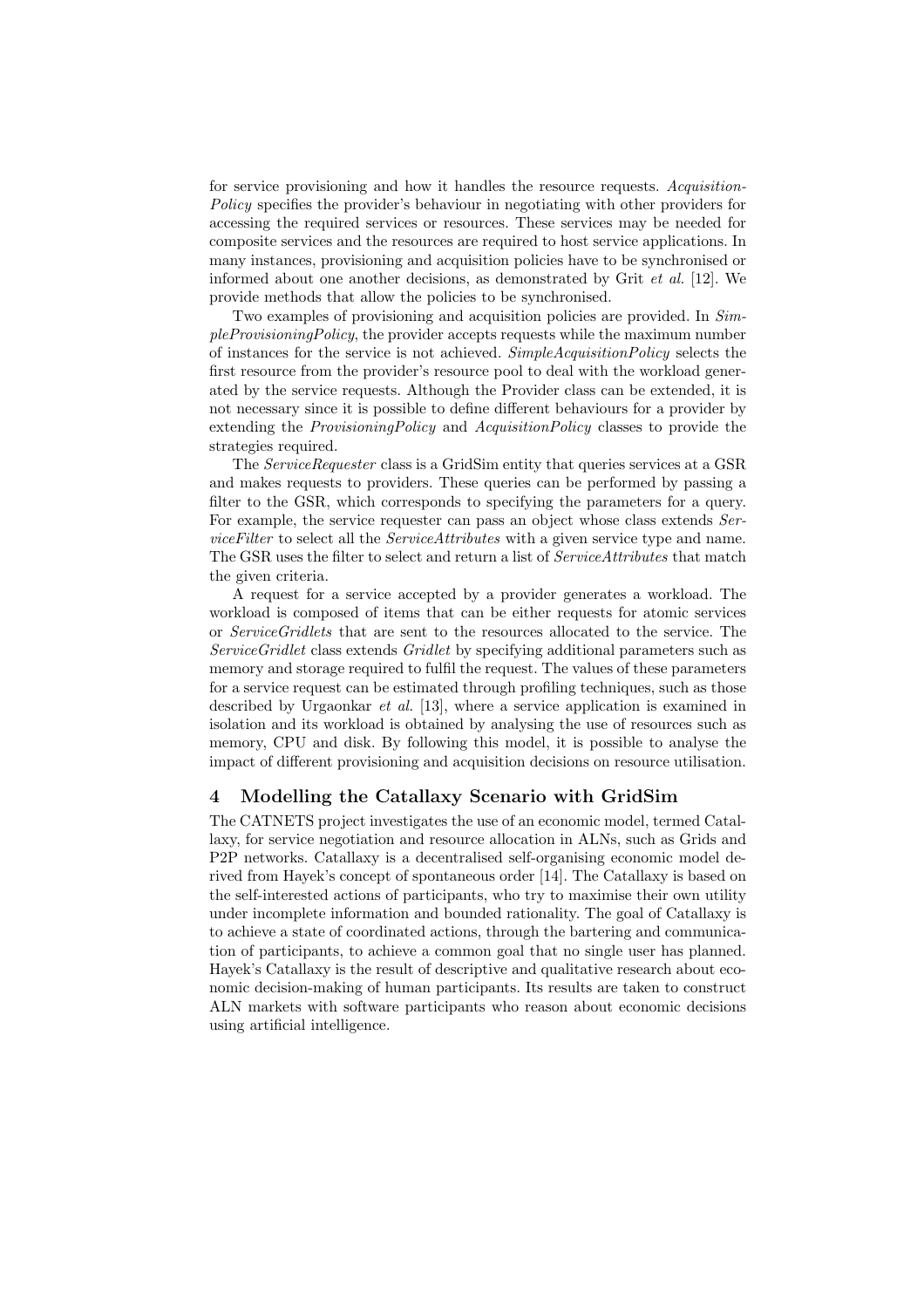The interdependencies between services and resources existing in ALNs are separated by creating two interrelated markets: a resource market for trading of computational and data resources; and a service market for trading services. This separation allows instances of a service to be hosted on different resources [15]. Fig. 3 shows the abstract model adopted by CATNETS. A Complex Service (CS) is a composite service, like a workflow, that requires the execution of other interdependent services, termed Basic Services (BSs). A CS is the entry point for the application layer network. The traded products on the service market, the BSs, are completely standardised and have a single attribute name. The name is a unique identifier whose intended semantics is shared among all complex service providers. Multiple instances of the same BS can co-exist in the ALN. For example, two or more basic service providers are allowed to provide a specific BS. The service market is used by Complex Service Providers (CSPs) to allocate



Fig. 3. The Catallaxy market model.

BSs from Basic Service Providers (BSPs). BSPs are registered in a GSR. A CSP queries a GSR to receive a list of required trading partners (BSPs) able to provide the BS required. This list is ranked according to the BS offered price. The best BS offer is selected for the succeeding bargaining process. This discovery process is modelled using GSRs and discovery process offered by the simulation framework.

After a successful negotiation in the service market, BSPs negotiate with Resource Providers (RPs) for the resources necessary to host services and serve the service requests. RPs utilise the existing resource management systems to allocate the necessary resources. RP offer resources in Resource Bundles (RBs). A resource bundle is described by a set of pairs of resource type and quantity. Every BS has an associated resource bundle. The bundle defines the type and quantity of resources needed for provisioning that service. In the CATNETS scenario, the resource bundle required for a BS is predefined for the sake of simplicity. In general, the model allows the use of any BS to resource bundle mapping function. In the resource market, the allocation process follows the service market. First, a BSP queries for RPs which are able to provide the specified resource bundle and ranks the received list of RPs according to the offered price. Second, the bargaining for the resource bundle is carried out. If the resource negotiation ends successfully, the BS is executed on the contracted resources from a RP.

To realise these two markets in GridSim, we implement provisioning and acquisition policies for the three kinds of providers (i.e. CSPs, BSPs and RPs). The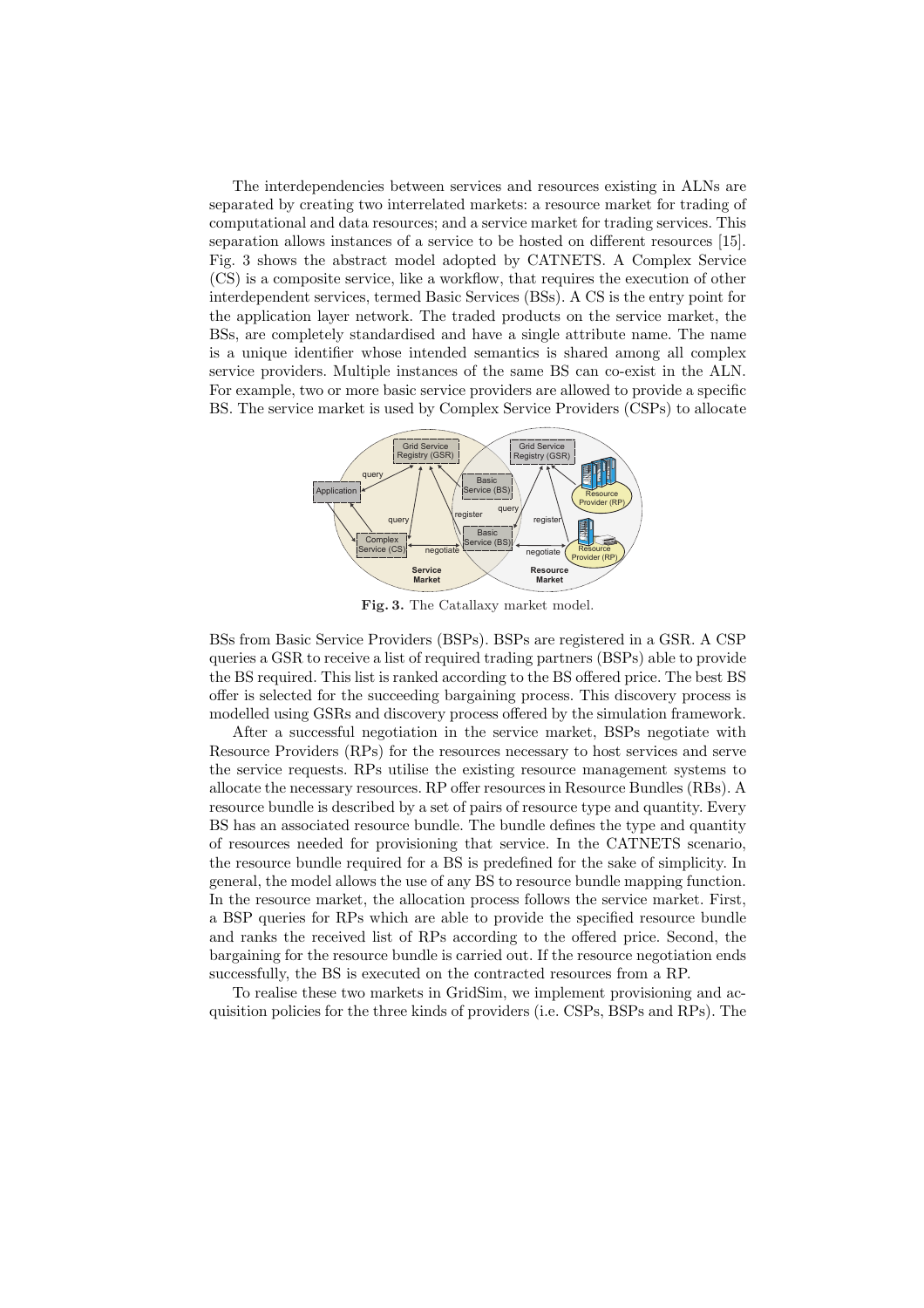providers differ in terms of the policies used for service and resource provisioning and acquisition. The execution of a market participant's policy for acquiring services or resources (i.e.  $AcquistionPolicy$ ) is shown in Algorithm. 1 and that of a market participant's policy for service provisioning (i.e. ProvisioningPolicy) is depicted in Algorithm 2. The most important part of the implemented

Algorithm 1 Pseudo-code of the execution of an acquisition policy.

|     | 1:loop                                                               |
|-----|----------------------------------------------------------------------|
| 2:  | $event \leftarrow$ wait for an event                                 |
| 3:  | if $event = message from provisioning policy then$                   |
| 4:  | $\textit{proposals} \leftarrow \emptyset$                            |
| 5:  | $request\_accepted \leftarrow \text{the request} \in event$          |
| 6:  | $CFP \leftarrow$ create Call For Proposal (CFP) for request_accepted |
| 7:  | send $CFP$                                                           |
| 8:  | $\textit{proposals} \leftarrow \text{collect the proposals}$         |
| 9:  | $best \leftarrow$ select best proposal $\in$ proposals               |
| 10: | start bargaining process                                             |
| 11: | $outcome \leftarrow \text{result of the bargaining process}$         |
| 12: | if <i>outcome</i> $=$ success then                                   |
| 13: | inform other participants about the success                          |
| 14: | end if                                                               |
| 15: | apply learning algorithm                                             |
| 16: | notify provisioning policy about <i>outcome</i>                      |
| 17: | end if                                                               |
| 18: | if $event = learning$ message then                                   |
| 19: | treat message received                                               |
| 20: | apply learning algorithm                                             |
| 21: | end if                                                               |
|     | $22:$ end loop                                                       |

Algorithm 2 Pseudo-code of a provisioning policy.

|     | 1:loop                                                       |
|-----|--------------------------------------------------------------|
| 2:  | $event \leftarrow$ wait for an event                         |
| 3:  | if $event = Call$ For Proposal then                          |
| 4:  | $CFP \leftarrow$ get the Call For Proposal (CFP) $\in event$ |
| 5:  | proposal $\leftarrow$ formulate proposal for $CFP$           |
| 6:  | reserve the resources                                        |
| 7:  | send <i>proposal</i>                                         |
| 8:  | end if                                                       |
| 9:  | if event $=$ bargaining then                                 |
| 10: | start bargaining process                                     |
| 11: | $outcome \leftarrow \text{result of bargaining process}$     |
| 12: | if <i>outcome</i> $=$ success then                           |
| 13: | notify acquisition policy                                    |
| 14: | inform other participants about the success                  |
| 15: | else                                                         |
| 16: | release resources                                            |
| 17: | end if                                                       |
| 18: | apply learning algorithm                                     |
| 19: | end if                                                       |
| 20: | if event = reject proposal then                              |
| 21: | release the resources                                        |
| 22: | end if                                                       |
| 23: | if $event = learning$ message then                           |
| 24: | treat message received                                       |
| 25: | apply learning algorithm                                     |
| 26: | end if                                                       |
|     | $27:$ end loop                                               |
|     |                                                              |

policies is the utilised bidding strategy. This includes what a provider bids. The bid denotes the provider's valuation and reservation prices, i.e. the maximum price which an agent is willing to pay for the service and the minimum price an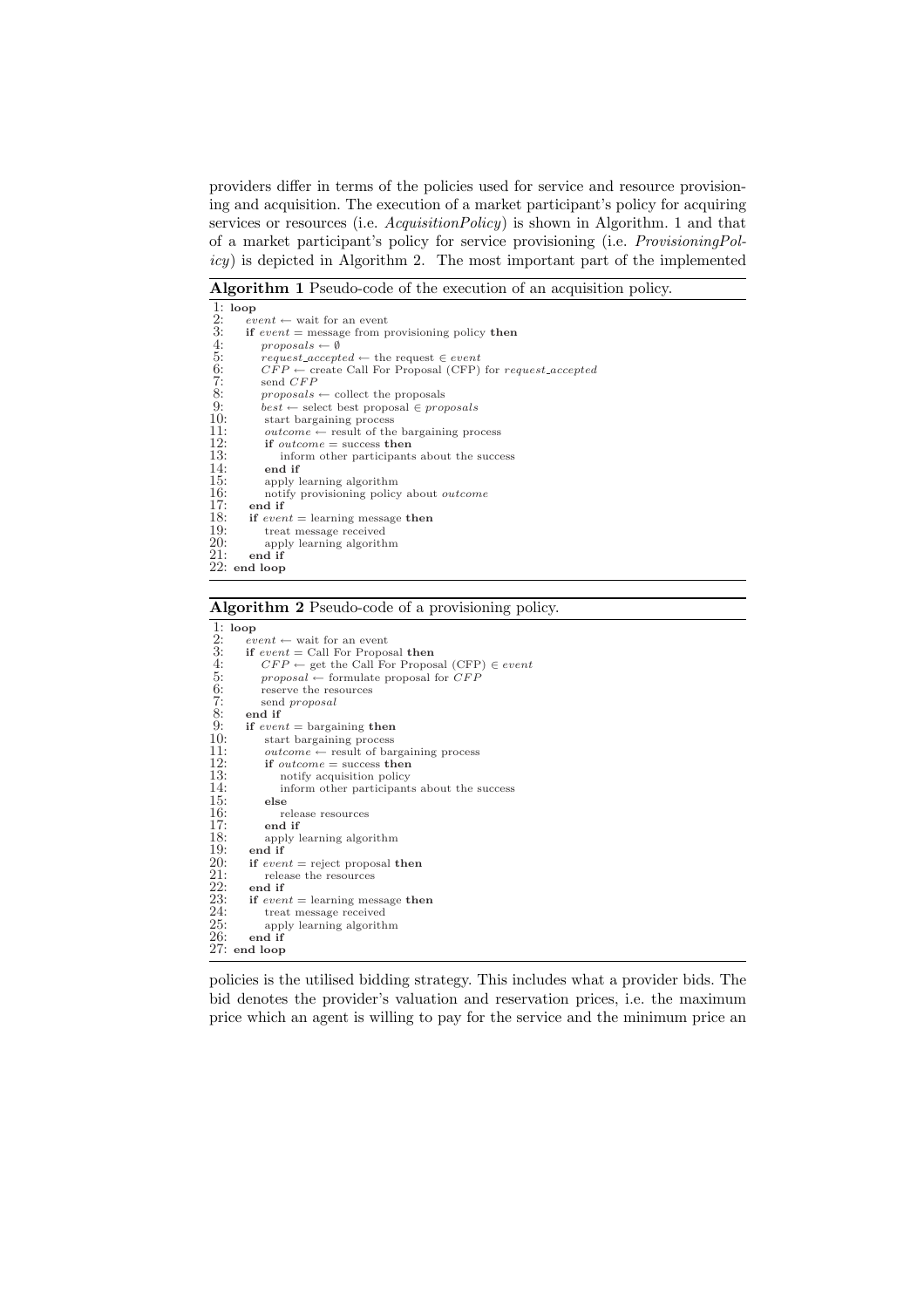agent has for selling a BS or a RB respectively. The generation of the valuation is influenced by external factors such as the market price and the learning algorithm. For the formal model of the implemented strategy we refer to the work by Reinicke et al. [16].

The proposed realisation for the CATNETS markets is the usage of a bilateral negotiation protocol for exchanging bids in a point-to-point communication. Initially, both trading partners define a reservation price that reflects their estimation of the value of the good. For a buyer, this is the maximum price; for a seller it is a minimum price. The start price represents the negotiation starting point. By subsequent concessions, the opponents move closer to a compromise and a possible contract. Each opponent tries to maximise its own utility, which is the difference between the price of purchase and the reservation price. Thus, the buyer's and seller's policies converge to a trade-off point in an iterative way using the exchange of offers and counter-offers and successive concessions.

In the implementation in GridSim, CSs and BSs are modelled as Services. The service requirements of a CS define the BSs that are needed to deliver the CS. The service requirements of a BS define a minimum RB required to host the BS. The requirements of a BS j are represented by  $BSR_j = (u_j, p_j, y_j, m_j, s_j)$ , where  $u_j$  is the number of resources required;  $p_j$  represents the number of CPUs in each resource;  $y_i$  is the speed of the processors in MIPS;  $m_i$  is the amount of memory per resource; and  $s_j$  represents the storage capacity required.

A RP has a resource pool within which it creates Application Environments (AEs) with the resource configuration required by a BS. A RB corresponds to the resources offered by the RP. A RB *i* is represented by  $RB_i = (u_i, p_i, y_i, m_i, s_i)$ , where  $u_i$  is the number of resources in the bundle;  $p_i$  represents the number of CPUs in each resource;  $y_i$  is the speed of the processors in MIPS;  $m_i$  is the amount of memory per resource; and  $s_i$  represents the storage capacity per resource. A RP registers the RB with the GSR, which is viewed as a service by the BSP. That is, the RP provides a service that enables the BSP to acquire resources.

The negotiation for the resources needed by the BS starts after the negotiation for a BS is complete. The BSP searches for RPs that can provide a RB with the minimum amount of resources required. The BSP then starts the negotiation by sending a Call For Proposal (CFP) to the selected RPs. The BSP bargains with the RP that offers the best proposal. When the bargaining process ends, the RP allocates its resources to host the BS. Although a RP can divide its resource pool in various ways and change the allocations of AEs over time, in the CATNETS implementation, we consider that they are pre-determined and do not change. The strategy used by a RP when it receives a CFP from a BSP during the negotiation of resources for a BS is summarised in Algorithm 3.

#### 5 Performance Evaluation

We present experimental results that demonstrate how GridSim with the extensions discussed in this work can be used to model and evaluate service provisioning and resource allocation policies for service-oriented Grids and autonomic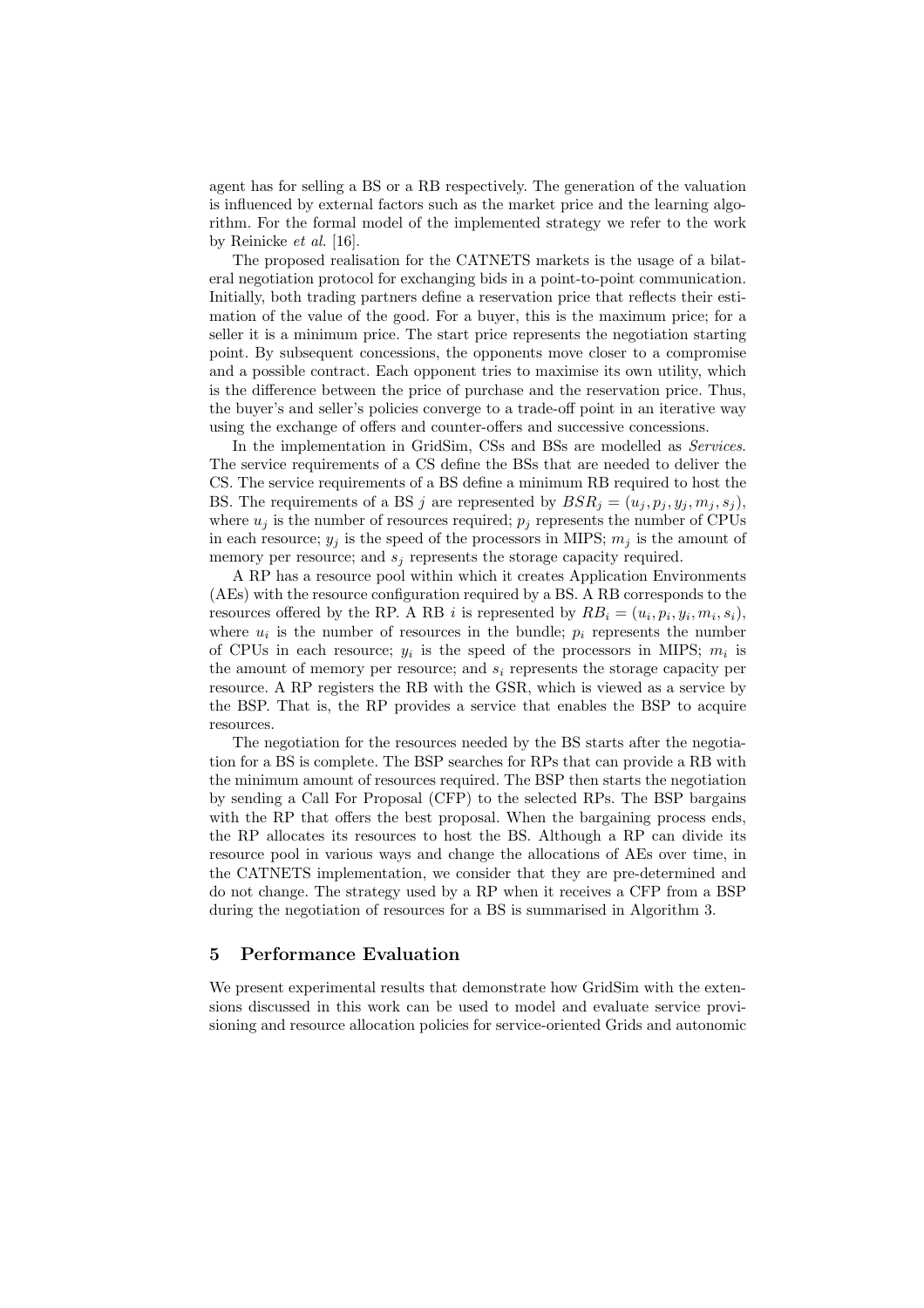**Algorithm 3** RP's strategy upon the arrival of a Call For Proposal (CFP)  $i$ .

1:  $BSR_j \leftarrow$  get required resource bundle from the  $CFP_j$ <br>2:  $RB_i \leftarrow$  the resource bundle advertised  $3: selected\_resources \leftarrow \emptyset$ <br>  $4: \; booking\_id \leftarrow 0$ 5: for all resource  $R_i \in RB_i$  do<br>6: if  $R_i$  is not allocated then<br>7: if  $n_i \leq n_i$  and  $n_i \leq n_i$ if  $R_i$  is not allocated then 7: if  $p_j \leq p_i$  and  $y_j \leq y_i$  and  $m_j \leq m_i$  and  $s_j \leq s_i$  then<br>8: selected\_resources  $\leftarrow$  selected\_resources  $\bigcup R_i$ <br>9: end if 8:  $\text{If } p_j \leq p_i \text{ and } y_j \leq y_i \text{ and } m_j \leq m_i \text{ and } s_j \leq s$ <br>8:  $\text{selected\_resources} \leftarrow \text{selected\_resources} \cup R_i$  $9:$  end if <br>10: end if 10: end if<br>11: if  $\text{sele}$ 11: **if** selected\_resources =  $u_j$  **then**<br>12: booking id  $\leftarrow$  book(selected re 12: booking\_id ← book(selected\_resources)<br>13: **break for**<br>14: **end if** break for 14: end if 15: end for 16: if booking id = 0 then<br>17: proposal  $\leftarrow$  create\_n 17:  $\text{proposal} \leftarrow \text{create\_proposal}(\text{selected\_resources})$ <br>18: send proposal send proposal  $\frac{19}{20}$ : else reject  $CFP_i$  $2i$ : end if

utility computing environments. The experiments particularly measure how the Catallaxy model, built on top of the discussed framework, coordinates the use of services and resources. We evaluate the allocation rate by identifying the number of service requests that are satisfied and the overhead imposed by the service and resource negotiations.

#### 5.1 Experimental Scenario

We consider an environment in which RPs provide resource bundles and BSs require a particular resource bundle for a given time slot to host the service and execute the service workload. The experiments have been carried out considering a CS termed Workflow Service (WFS) that requires two BSs, namely Processing Service (PS) and Storage Service (SS). These two BSs, in turn, require a Processing Bundle (PB) and a Storage Bundle (SB) respectively. PB has the following configuration:  $(p = 2, y = 1500MIPS, m = 1GB \text{ and } s = 2GB)$ , while SB is given by:  $(p = 1, y = 1500MIPS, m = 2GB \text{ and } s = 4GB)$ .

We perform our experiments with varying numbers of RPs, BSPs and CSPs. The parameters used in the experiments are shown in Table 1. The values for PS Request Length (PSRL) and SS Request Length (SSRL) are given by W SRL/2 because we consider that WFS first requires processing and further stores the results of the processing activity. For simulating the workload of PS and SS and obtaining the final time of the service utilisation, we consider a simple approach. For example, the workload generated by an invocation  $j$  of PS at RP  $i$  is given in MIs by:  $p_i * y_i * PSRL_i$  where  $p_i$  is the number of processors required by the PS,  $y_j$  is the processor speed in MIPS and  $PSRL_j$  is PS request length.

Table 1 summarises the experiments performed and the values used for the simulation of the service application in GridSim using the Catallaxy economic model and the presented service framework. The parameters TBWS, WSRL, INSIZE and OUTSIZE use uniform distributions. In addition, we consider that the BSPs are able to provide and negotiate for one BS at a time.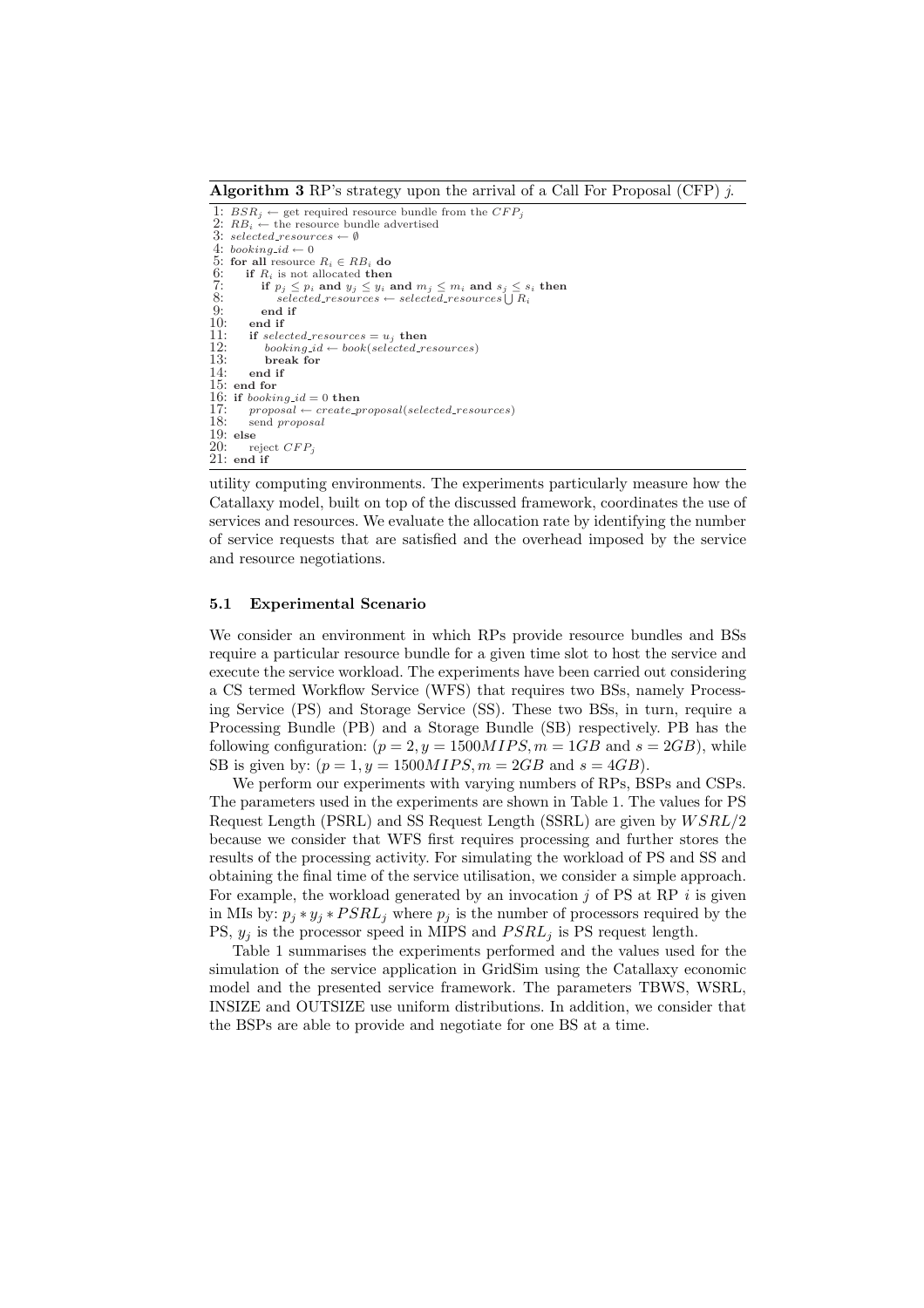Table 1. Description of the parameters Used in the Experiments.

| <b>Parameter Description</b>                       | Acronym Exp. 1 Exp. 2 Exp. 3 Exp. 4 |    |           |    |    |  |
|----------------------------------------------------|-------------------------------------|----|-----------|----|----|--|
| Number of Providers of Workflow Services           |                                     | 10 | 20        | 50 | 50 |  |
| Number of Providers of Processing Basic Services   |                                     | 10 | 20        | 50 | 50 |  |
| Number of Providers of Storage Basic Services      |                                     | 10 | 20        | 50 | 50 |  |
| Number of Providers of Processing Resource Bundles |                                     | 10 | 20        | 50 | 20 |  |
| Number of Providers of Storage Resource Bundles    |                                     | 10 | 20        | 50 | 20 |  |
| Number of Service Instances Per WFS Provider       | SI                                  |    | 40        |    |    |  |
| Number of Resource Bundles Per Resource Provider   | RU                                  |    |           |    |    |  |
| Number of Requests to Workflow Service             | <b>WSR</b>                          |    | 1000      |    |    |  |
| Time between arrivals of WFS requests              | <b>TBWS</b>                         |    | $0-120s$  |    |    |  |
| WFS Request Length                                 | WSRL                                |    | $30-60s$  |    |    |  |
| PS Request Length                                  | PSRL                                |    | WSRL/2    |    |    |  |
| SS Request Length                                  | <b>SSRL</b>                         |    | WSEL/2    |    |    |  |
| Input File Size                                    | <b>INSIZE</b>                       |    | $30-50KB$ |    |    |  |
| Output File Size                                   | OUTSIZE                             |    | 100-200KB |    |    |  |

#### 5.2 Experimental Results

Fig. 4(a) shows the allocation rate of workflow service requests in the different experiments. The allocation rate is above 96% in all experiments. However, in Experiment 3 the allocation rate is lower than in Experiment 4, even though more resource providers are available. The reason for such behaviour is that a provider reserves its services or resources when it receives a CFP. Once an announcement is sent by the provider who initiated the negotiation, the providers that have not been selected release their services or resources. As the number of providers increase, more messages are sent, the negotiations take more time and the resources are kept reserved for a longer time. In Experiment 4, we reduce the number of resource providers and the allocation rate increases.

We then evaluate the impact of the negotiations on the service provisioning process. The experiments measure the amount of time spent on negotiation for a BS. Fig. 4(b) shows the time spent in different scenarios. We observe that the time spent is highly dependent on the initial timeout during which the negotiator waits for proposals, which in this case is 30 seconds (15 seconds in negotiation for the BS and 15 seconds in negotiation for the resource). We thus omit this 30 second interval from the results presented in the figure. In the scenarios evaluated, we consider that users and service providers are in different networks connected through a network link with a bandwidth of 1Mbps while service providers and resource providers are connected through another network link with a bandwidth of 1Mbps. Both links present a latency of 50 milliseconds, which we consider to be representative of the latency in many wide area networks. The time required to send proposals and to bargain to achieve the final price is generally smaller than 10 seconds. The initial timeout can be reduced if the initial negotiator knows how many providers have been contacted and how many messages should be received. However, we envision a scenario in which a P2P network is used to broadcast calls for proposals and the negotiator does not know exactly how many providers will receive the proposals and send a reply.

## 6 Conclusion and Future Work

This paper describes a model for the simulation of service-oriented Grid applications to allow the decoupling of service negotiation and resource management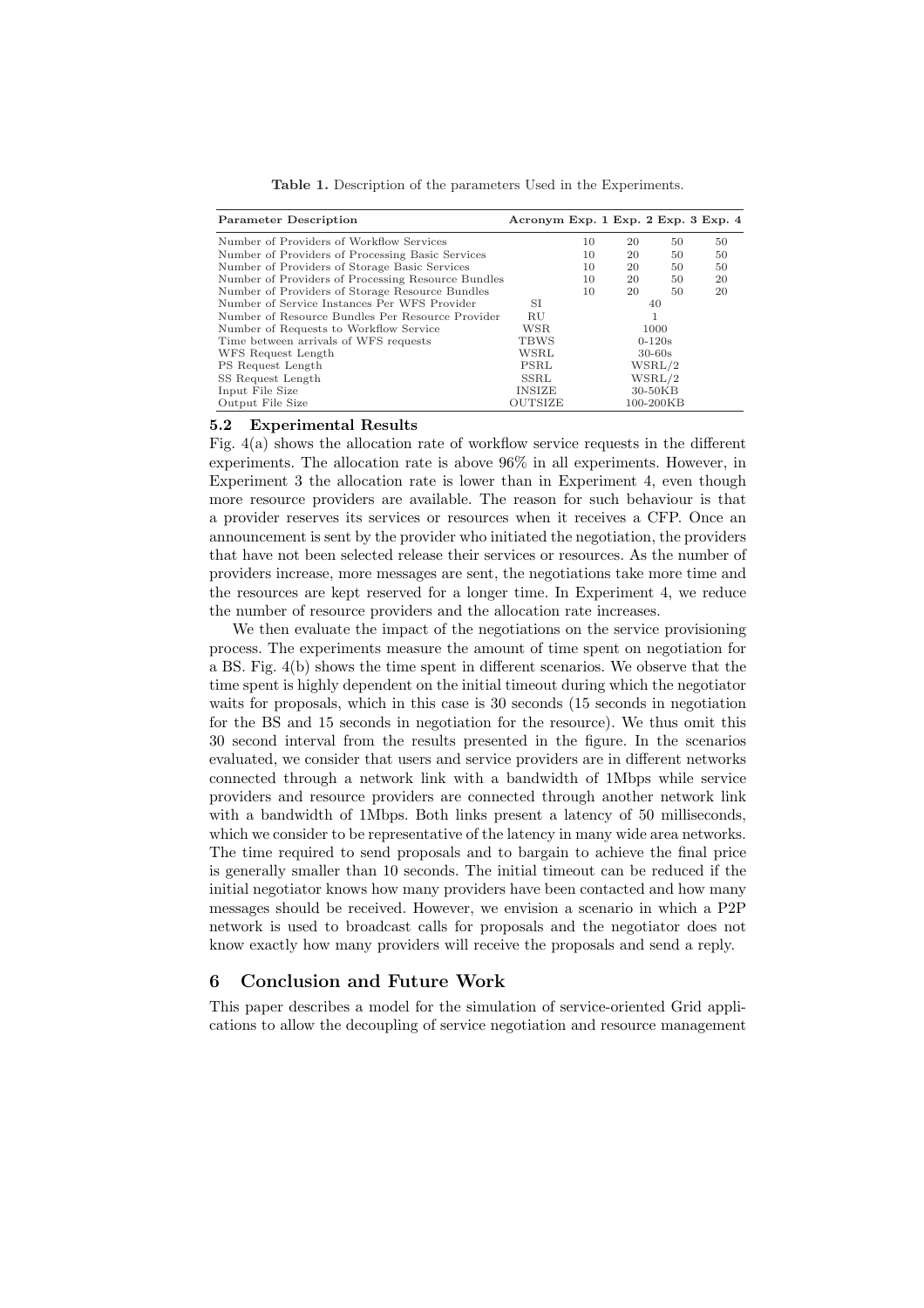

Fig. 4. (a)Allocation rate of WFS requests. (b)Time taken for a BS negotiation.

into two distinct layers. By decoupling these, it is possible to model and evaluate different strategies for both service provisioning and resource allocation. The model also enables the simulation and evaluation of policies for negotiation of SLAs for service usage and the evaluation of centralised and decentralised economic models. We present experimental results that demonstrate the use of the framework for modelling and evaluation of a decentralised economic bargaining mechanism, the Catallaxy, for service and resource negotiation.

For future work, we would like to evaluate the suitability of the framework for modelling large-scale scenarios and improve the acquisition policies to support advance reservation and co-allocation of Grid resources. In addition, we would like to evaluate the economic models considering dynamic environments with varying failure probabilities for resources. We will consider acquiring data from existing Grid test beds for determining the failure probability of Grid resources and include these in the Grid simulator.

In addition, we would like to incorporate models for what can be called elastic containers or elastic VMs. In these models, the allocation policy of a utility data centre, for instance, may decide to expand the amount of memory, storage and CPU of VMs in an AE according to the service workload. We would like to incorporate these VM models and enable the changes in the configurations of VMs on the fly. These features can enable the evaluation of varying provisioning policies.

## Acknowledgments

We thank Chee Shin Yeo, Krishna Nadiminti, James Broberg and Al-Mukaddim Khan Pathan from the University of Melbourne for their assistance in improving the quality of this paper and for sharing their thoughts on the topic. This work is supported by the European Union, DEST and ARC Project grants. Marcos' PhD research is partially supported by National ICT Australia (NICTA).

### References

- 1. Foster, I.: Service-oriented science. Science 308(5723) (2005) 814–817
- 2. Kephart, J.O., Chess, D.M.: The vision of autonomic computing. Computer 36(1) (2003) 41–50